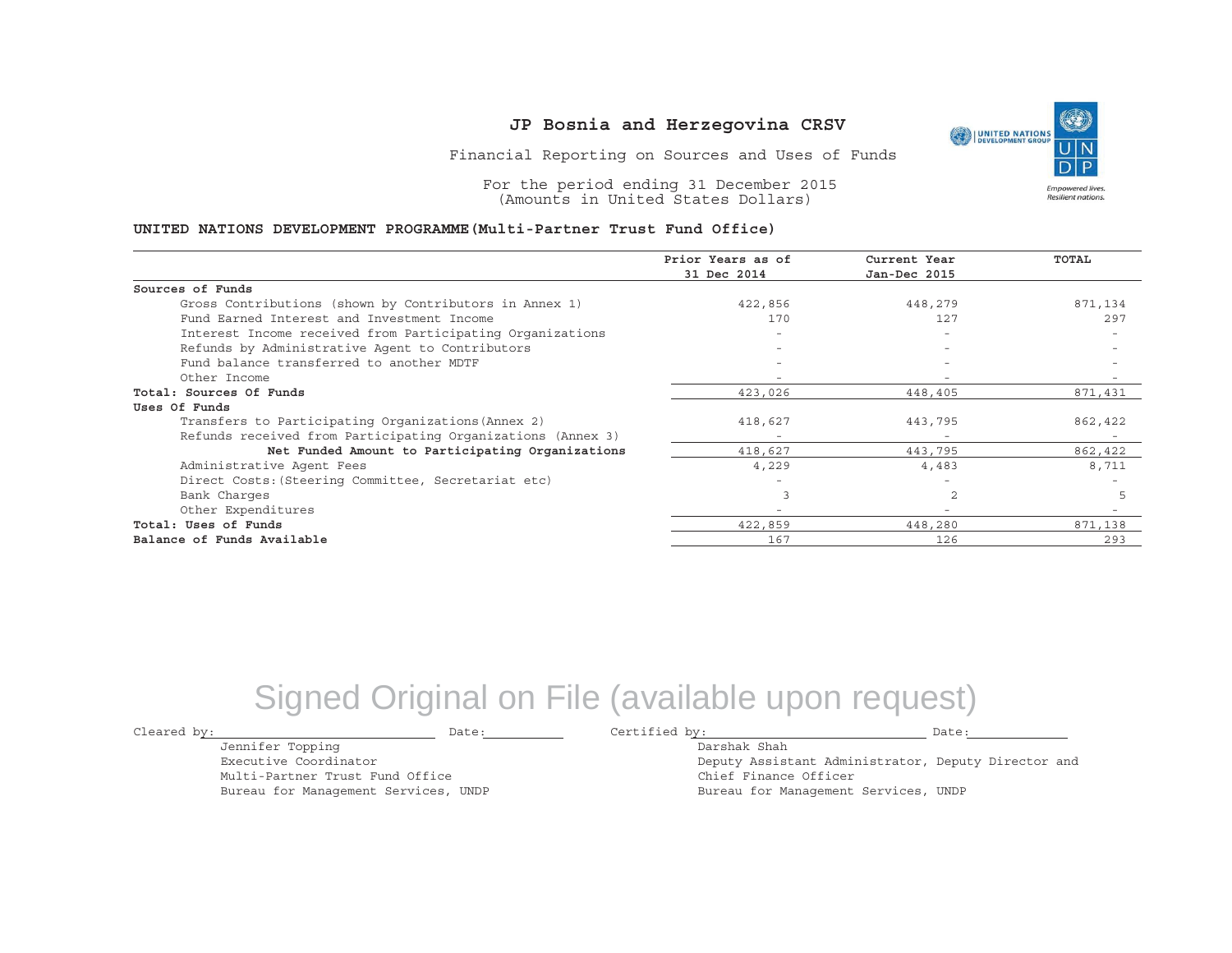

Financial Reporting on Sources and Uses of Funds

For the period ending 31 December 2015 (Amounts in United States Dollars)

### **UNITED NATIONS DEVELOPMENT PROGRAMME(Multi-Partner Trust Fund Office)**

**Annex - 1: Gross Contributions**

|                              | Prior Years as of | Current Year | TOTAL   |
|------------------------------|-------------------|--------------|---------|
|                              | 31 Dec 2014       | Jan-Dec 2015 |         |
| Contributors                 |                   |              |         |
| GOVERNMENT OF UNITED KINGDOM | 422,856           | 448,279      | 871,134 |
| Total: Contributions         | 422,856           | 448,279      | 871     |

# Signed Original on File (available upon request)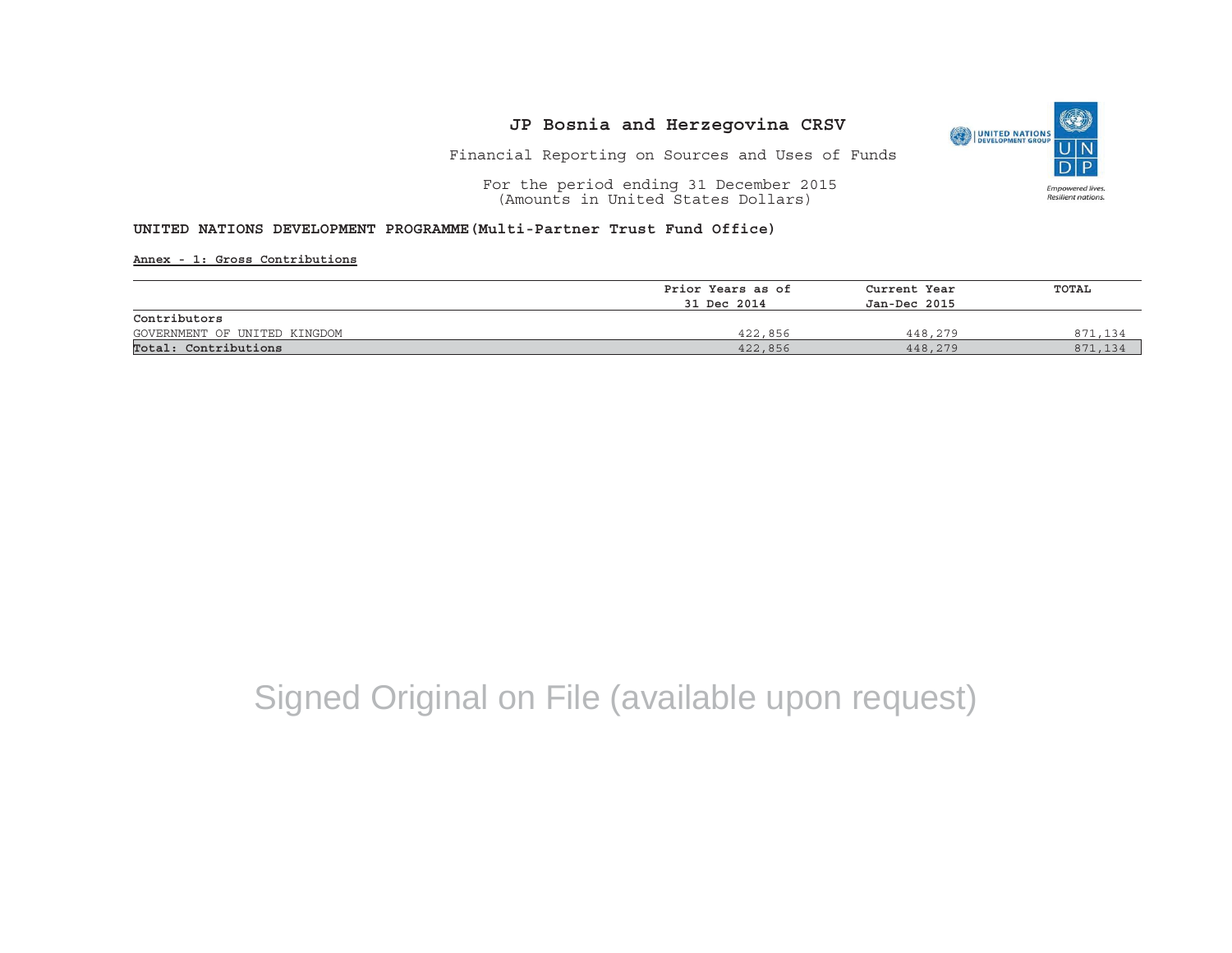

Financial Reporting on Sources and Uses of Funds

For the period ending 31 December 2015 (Amounts in United States Dollars)

### **UNITED NATIONS DEVELOPMENT PROGRAMME(Multi-Partner Trust Fund Office)**

#### **Annex - 2: Transfers to Participating Organizations**

|                                                | Prior Years as of | Current Year | TOTAL   |
|------------------------------------------------|-------------------|--------------|---------|
|                                                | 31 Dec 2014       | Jan-Dec 2015 |         |
| IOM                                            | 54,482            | 105,588      | 160,070 |
| <b>UNDP</b>                                    | 48,139            | 58,342       | 106,481 |
| UNFPA                                          | 197,468           | 166,266      | 363,734 |
| UNWOMEN                                        | 118,538           | 113,599      | 232,137 |
|                                                |                   |              |         |
| Total Transfers to Participating Organizations | 418,627           | 443,795      | 862,422 |

# Signed Original on File (available upon request)